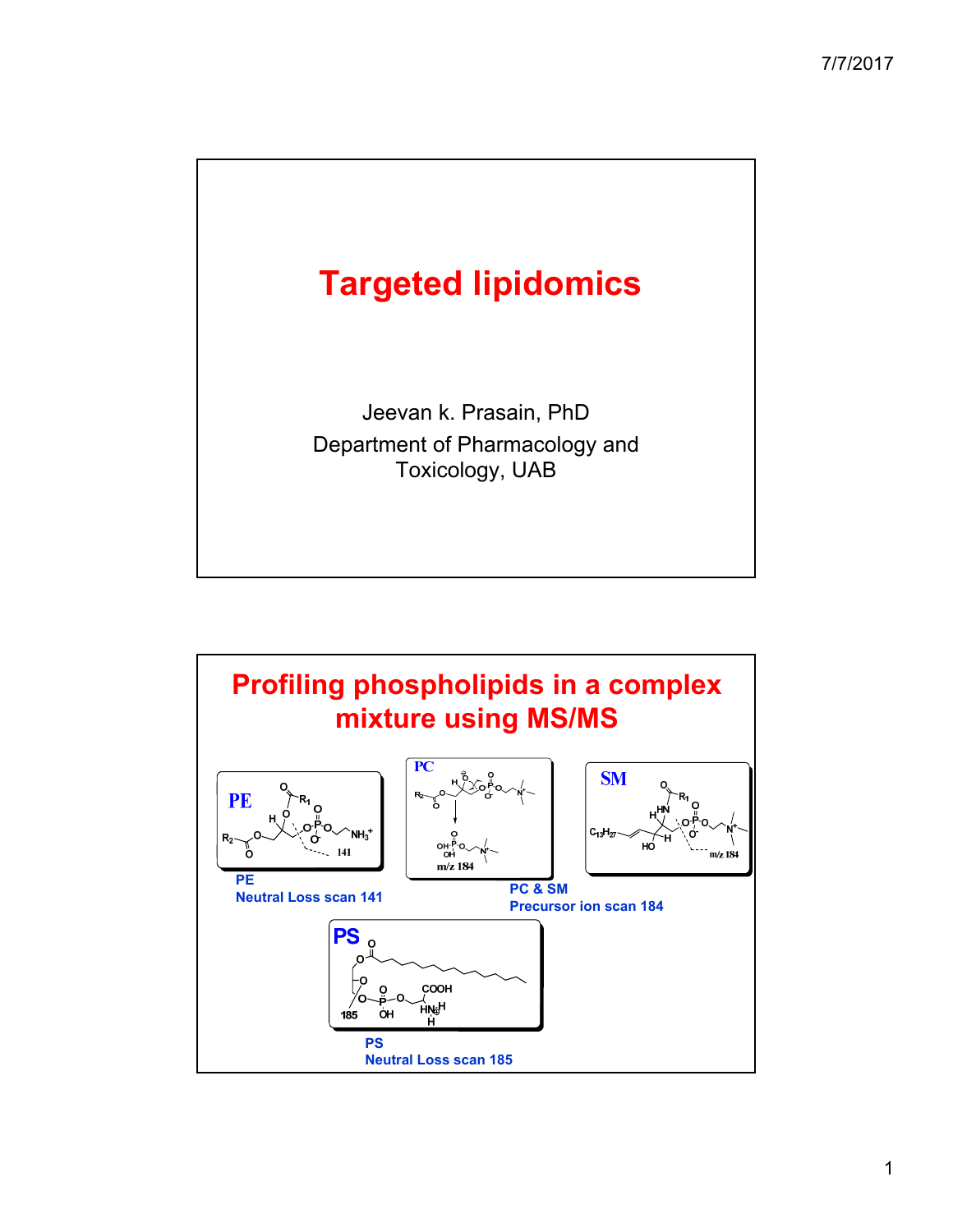

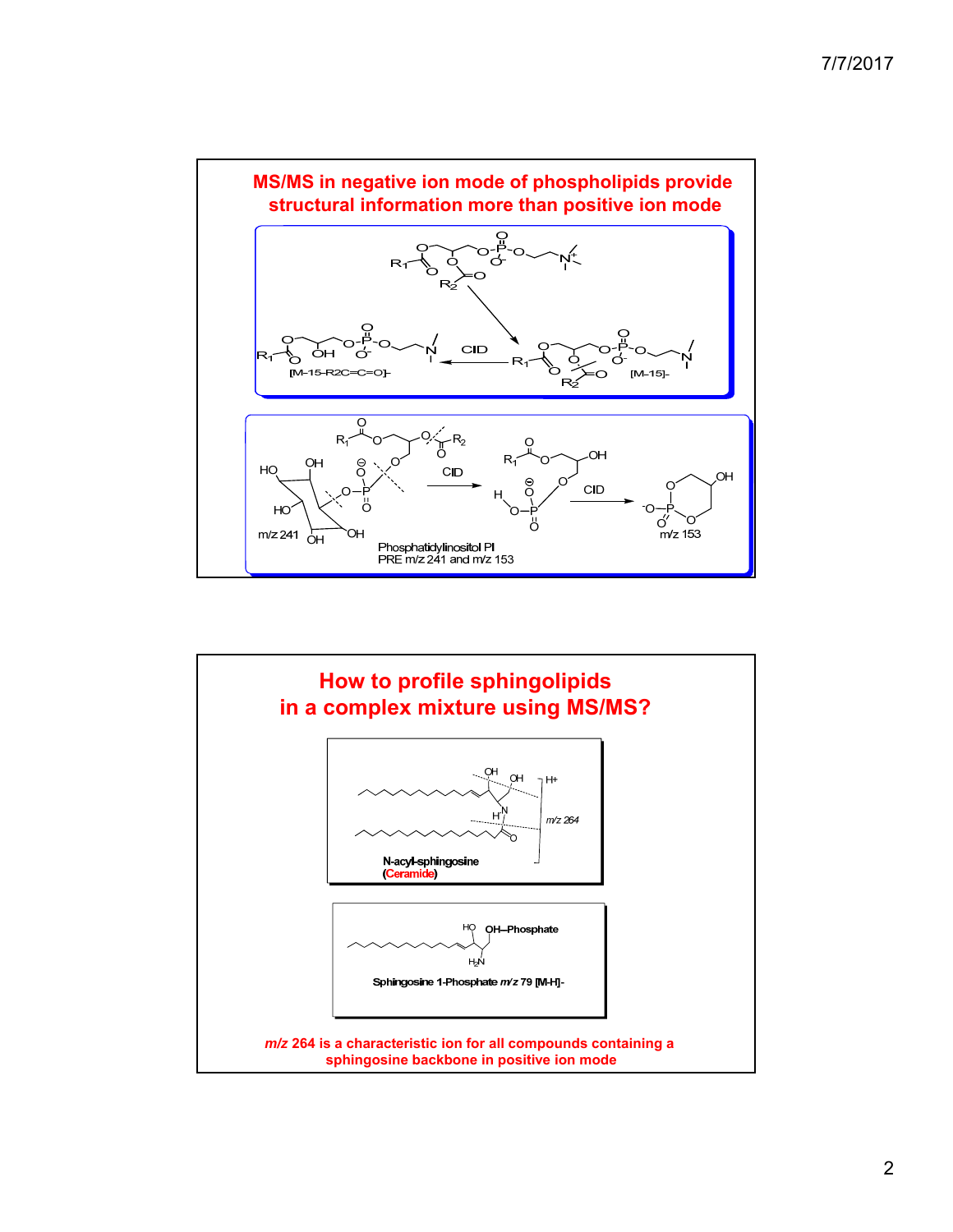



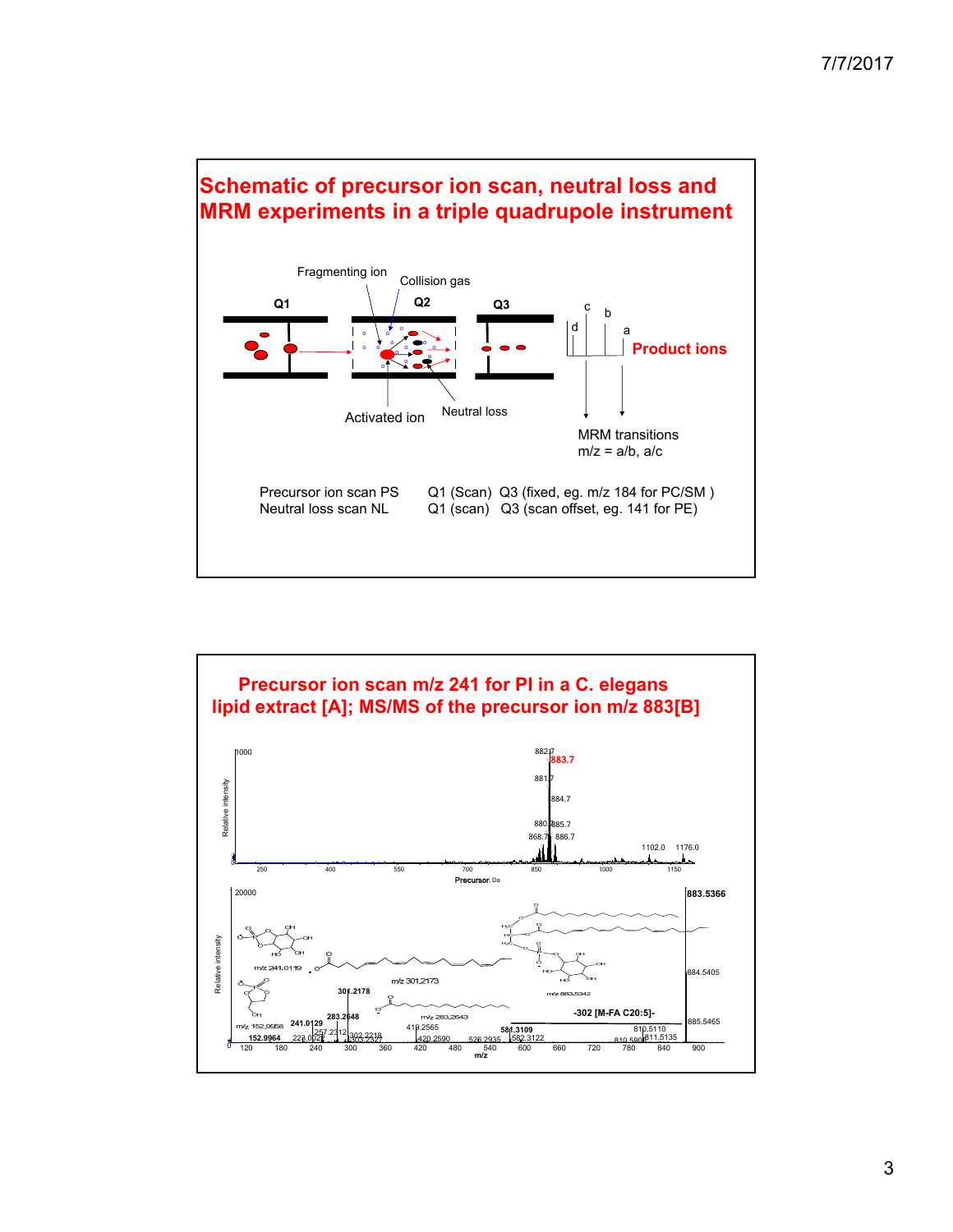



4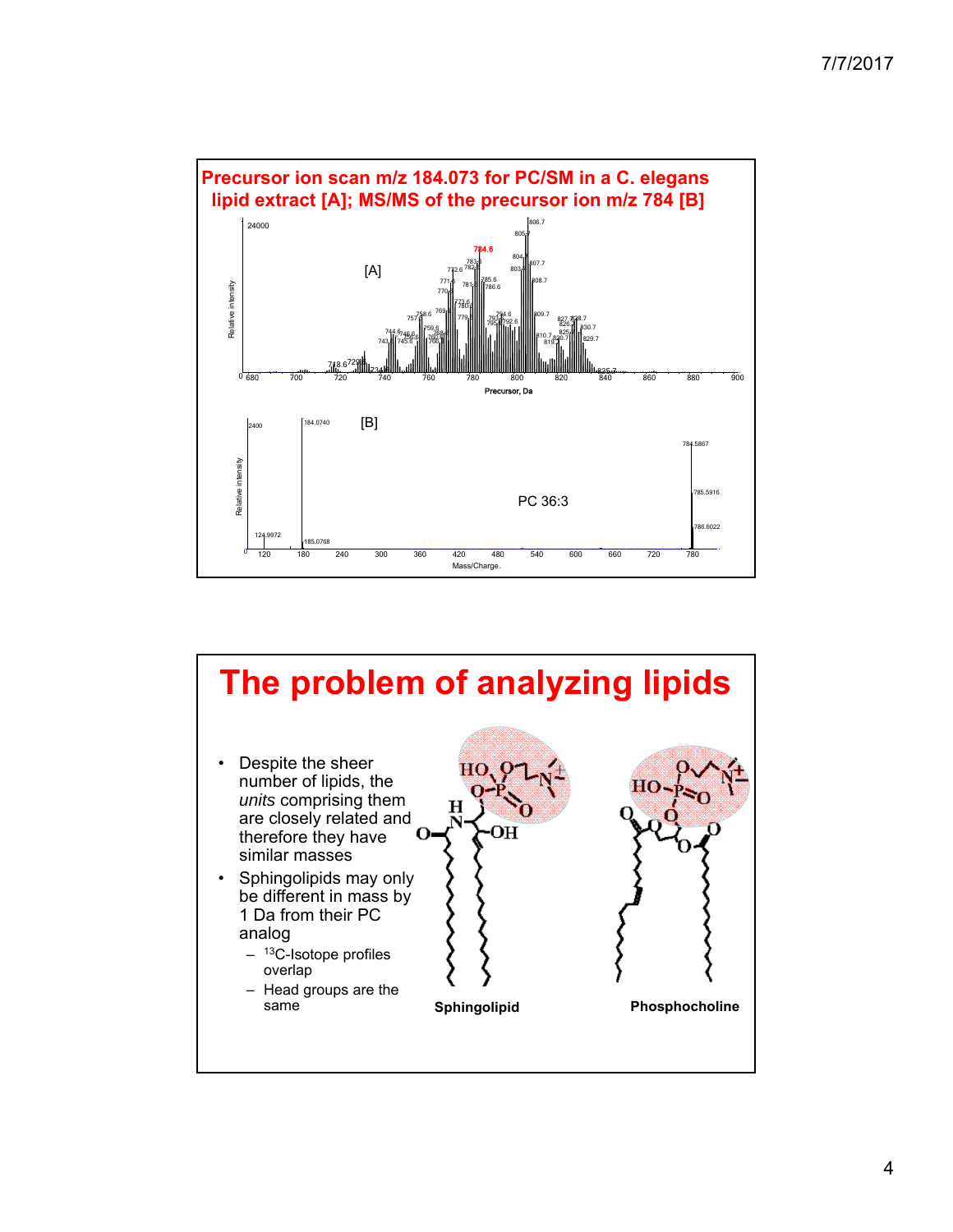

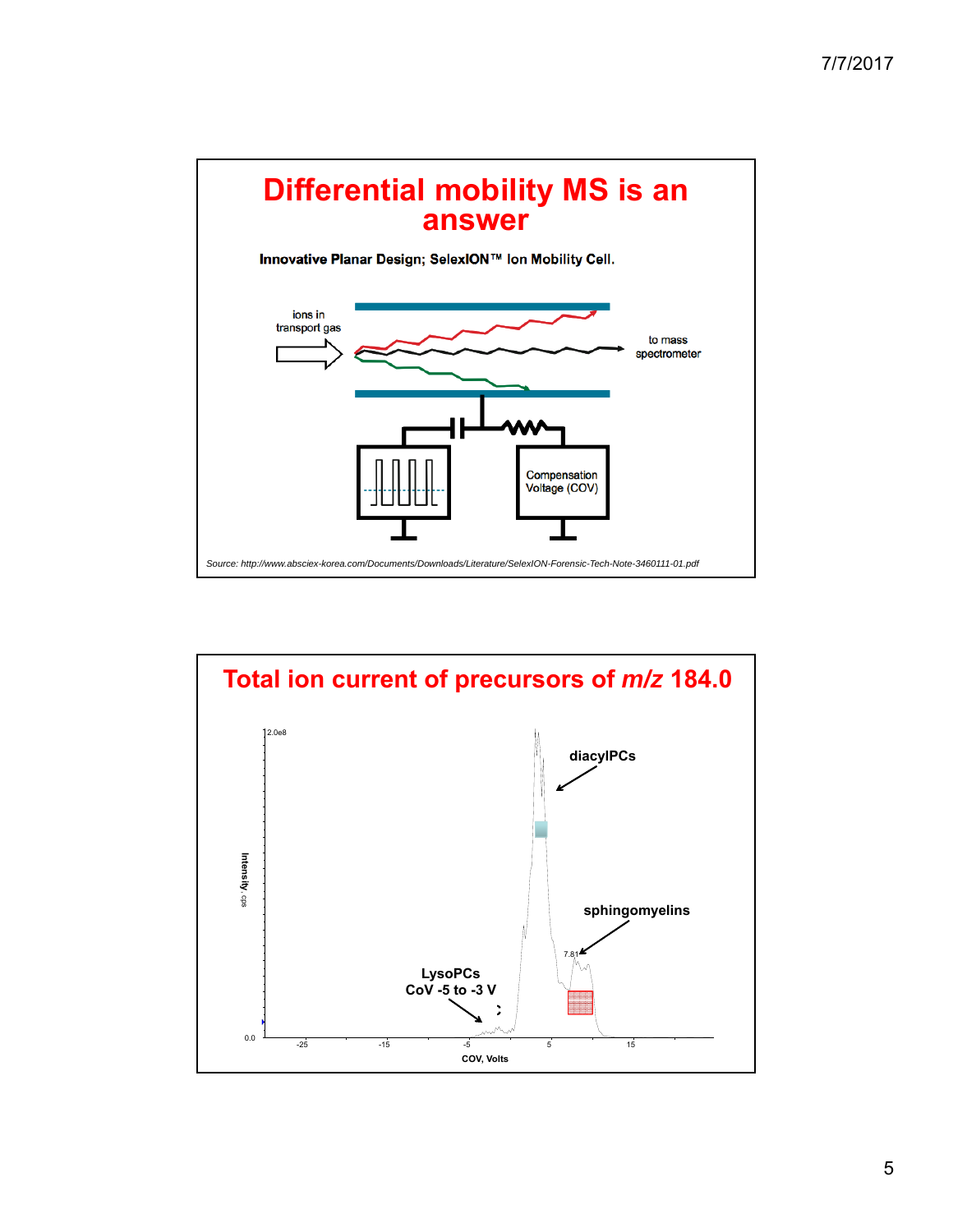



6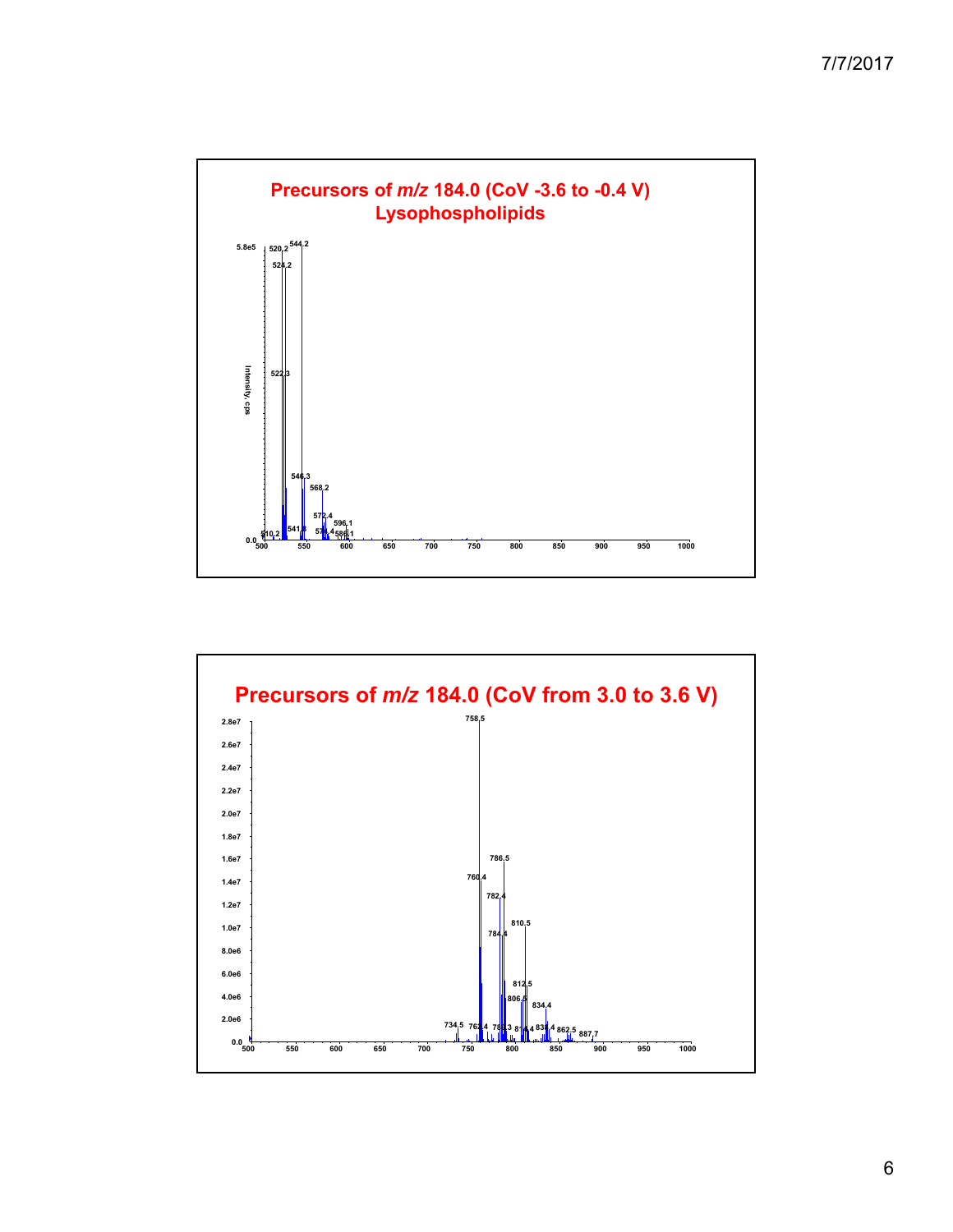